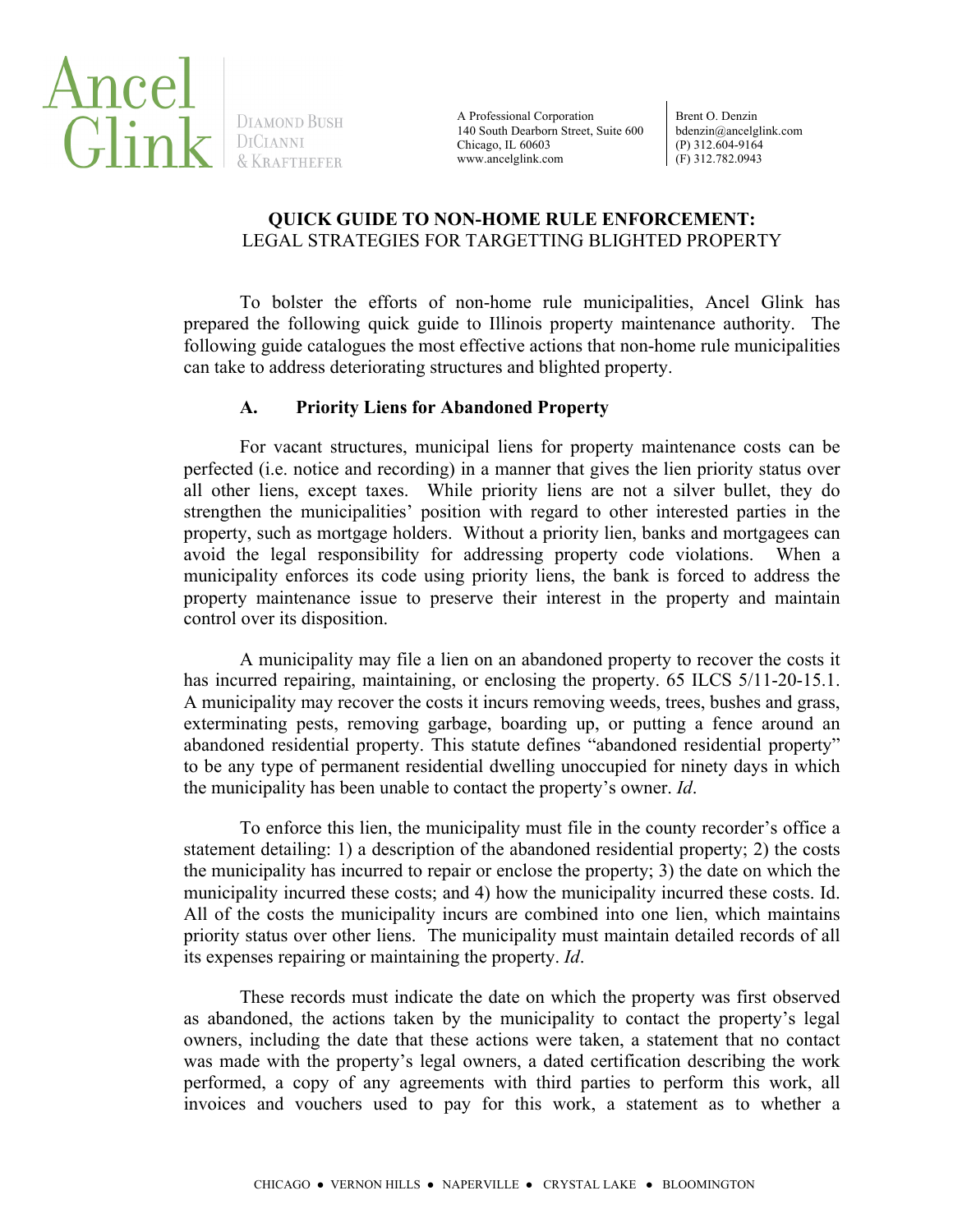December 2, 2014 Page 2

competitive bidding process was used, and a copy of the proposals submitted by the bidders for this work.. The municipality must present these records at the foreclosure sale in order to maintain the priority status of its lien. Id. The municipality may not file a lien if a party with an interest in the property states that it will repair the property and begins these efforts within thirty days. *Id*.

For non-abandoned property the "priority lien" statute, 65 ILCS 5/11-20-15 (not 11-20-15.1) has exceptions that essentially rule out all value—notably, the lien is inferior to "any mortgagee, judgment creditor, or other lienor whose rights in and to the underlying parcel arose before the filing of the notice of lien." 65 ILCS 5/11-20-15(c). This covers the bulk of other interests in blighted property, leaving the non-abandoned property "priority" lien with little actual priority.

#### **B. Traditional "Removal Activity" for Non-Abandoned Property**

Chapter 11 of the Municipal Code outlines numerous actions that non-home rule municipalities can take to directly address property code violations and blighted conditions, including: Weed and Grass Removal (65 ILCS 5/11-20-7); Pest Extermination (65 ILCS 5/11-20-8); and Removal of Garbage, Debris and Graffiti (65 ILCS 5/11-20-13). For all of these removal activities, the municipality does not need a court order and can lien the property for all of the costs of its removal activity. As discussed above, the lien can be turned into a "priority" lien for abandoned property.

# **C. "No Cash" Bids and Forfeiture Purchases**

Many blighted properties are tax delinquent. For many of these properties, the municipality has the option of directly acquiring the property via the "No Cash" bid scavenger and forfeiture sales. 35 ILCS 200/21-90; 21-145. During the County scavenger sale, municipalities have an opportunity to acquired tax delinquent property with no money down (i.e. "No Cash Bid"). 35 ILCS 200/21-90; 35 ILCS 200/21-145; 35 ILCS 200/21-260, *et seq*. In Cook County, the scavenger sales occur every other year and include properties that have been delinquent for two or more years. The highest bidder—typically the municipality—is awarded a certificate of purchase, which can be turned into deeds after the redemption period. 35 ILCS 200/21-145. Using the tax sale process, municipalities control vacant and abandoned houses without lengthy demolition and abandonment proceedings.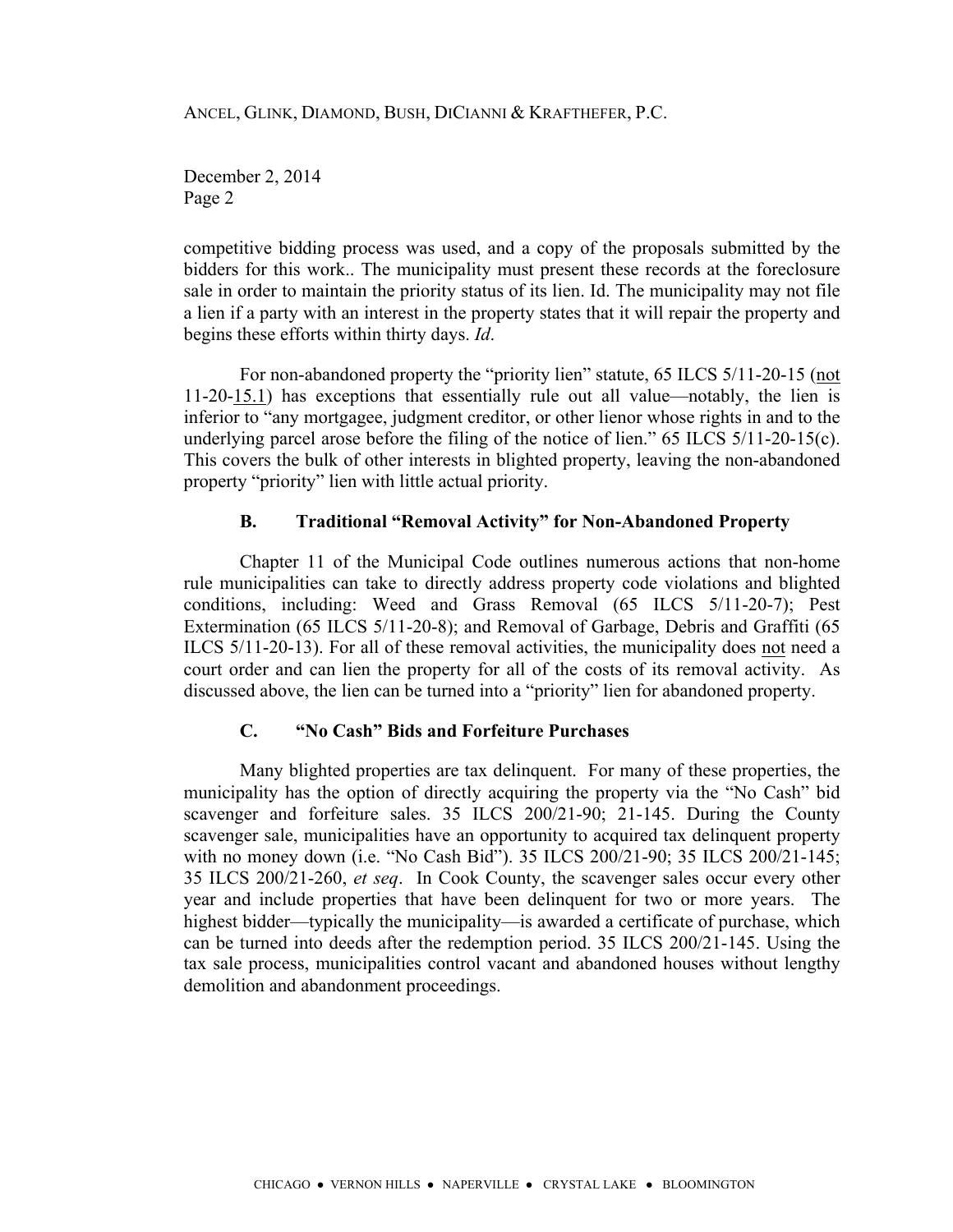December 2, 2014 Page 3

### **D. Demolition and Abandonment**

### 1. Demolition by Court Order: 65 ILCS 5/11-31-1(a)

The Illinois Municipal Code permits "[t]he corporate authorities of [a] municipality [to] demolish, repair, or enclose or cause the demolition, repair, or enclosure of dangerous and unsafe buildings or uncompleted or abandoned buildings within the territory of the municipality." 65 ILCS 5/11-31-1(a). Prior to doing so, municipalities must take the following steps.

(1) The municipality's chief code official should declare the property dangerous or unsafe and prepare a written report detailing the particular conditions on the property.

(2) The municipality must mail written notice to the owner(s) of record and all lienholders<sup>1</sup> that the building is in an unsafe condition and must be repaired or demolished. The notice should detail the unsafe conditions identified by the municipality's chief code official.

(3) If the owners or lienholders do not remedy the violations within 15 days of receiving the notice, the municipality may petition the circuit court for an order authorizing the municipality to take action (e.g., demolition, repair, etc.) to address the property.<sup>2</sup> The petition must identify the unsafe and dangerous conditions that must be addressed.

(4) The municipality will attend a hearing, which statute requires to be expedited, and obtain a court order to take action regarding the property. Within 180 days of demolishing the structure, the municipality should file a notice of lien for demolition costs, attorneys' fees and court costs. A lien filed within 180 days takes priority over all liens other than taxes and may be enforced by foreclosure proceedings. 65 ILCS 5/11-31-1(a).

If a municipality cannot determine the identity or whereabouts of the owners or lien holders, the municipality may provide notice to the person in whose name the property was last assessed.

 $2$  Alternately, the municipality may petition the court for an order requiring the property owner to repair or demolish the property, although it may be challenging to obtain compliance from a non-responsive property owner.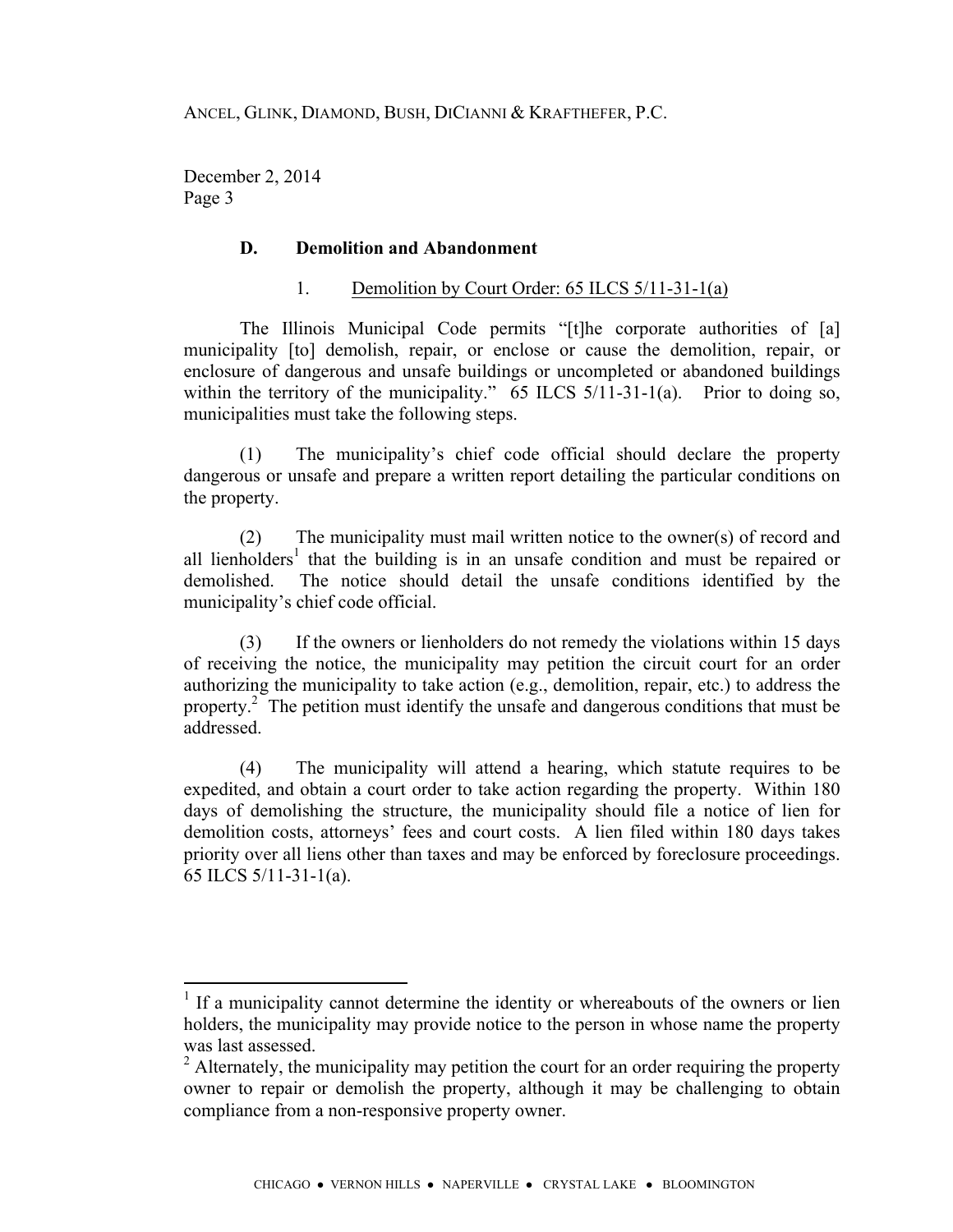December 2, 2014 Page 4

# 2. Demolition by Notice ("Fast Track"): 65 ILCS 5/11-31-1(e)

Municipalities may also follow an expedited process to remove certain buildings that constitute a continuing hazard to the community. See 65 ILCS 5/11-31- 1(e). The expedited process applies only to buildings that are three stories or less in height (as defined by the municipality's building code), and only to those buildings that the municipality's chief code official determines to be "open and vacant and an immediate and continuing hazard to the community." Id. Assuming these conditions are met, the municipality must:

(1) Post notice on the front of the building on a sign measuring no less than two feet by two feet stating that the municipality may demolish or repair the building if it is not otherwise demolished or repaired by the owner or lienholders.

(2) Within 30 days of posting notice on the building, the municipality must:

(a) send by certified mail a notice to all owners of record and lienholders identifying the municipality's intent to demolish or repair the building unless the owners or lienholders demolish or repair the building;

(b) publish in a newspaper for three consecutive days a notice identifying the property's address and PIN, an acknowledgment that the property constitutes an immediate and continuing hazard, and a statement that the municipality intends to repair or demolish the building if the owners and lienholders fail to do so; and

(c) record the notice sent to the owners and lienholders with the recorder of deeds.

(3) If the building is not repaired or demolished within 30 days of mailing the notice to the owners and lienholders, or within 30 days of the last day of publication of the notice, whichever is later, and no owner or lienholder seeks court intervention and serves a complaint on the municipality's chief executive officer, the municipality may demolish or repair the building. Such demolition or repair must occur within 120 days from the date the notice to owners and lienholders was sent.

(4) The municipality may file a lien within 180 days of demolition or repair for the costs incurred. The lien has priority over the parties (i.e., the owners and lienholders) that received the notice of the municipality's intent to demolish or repair (see  $2(a)$ ).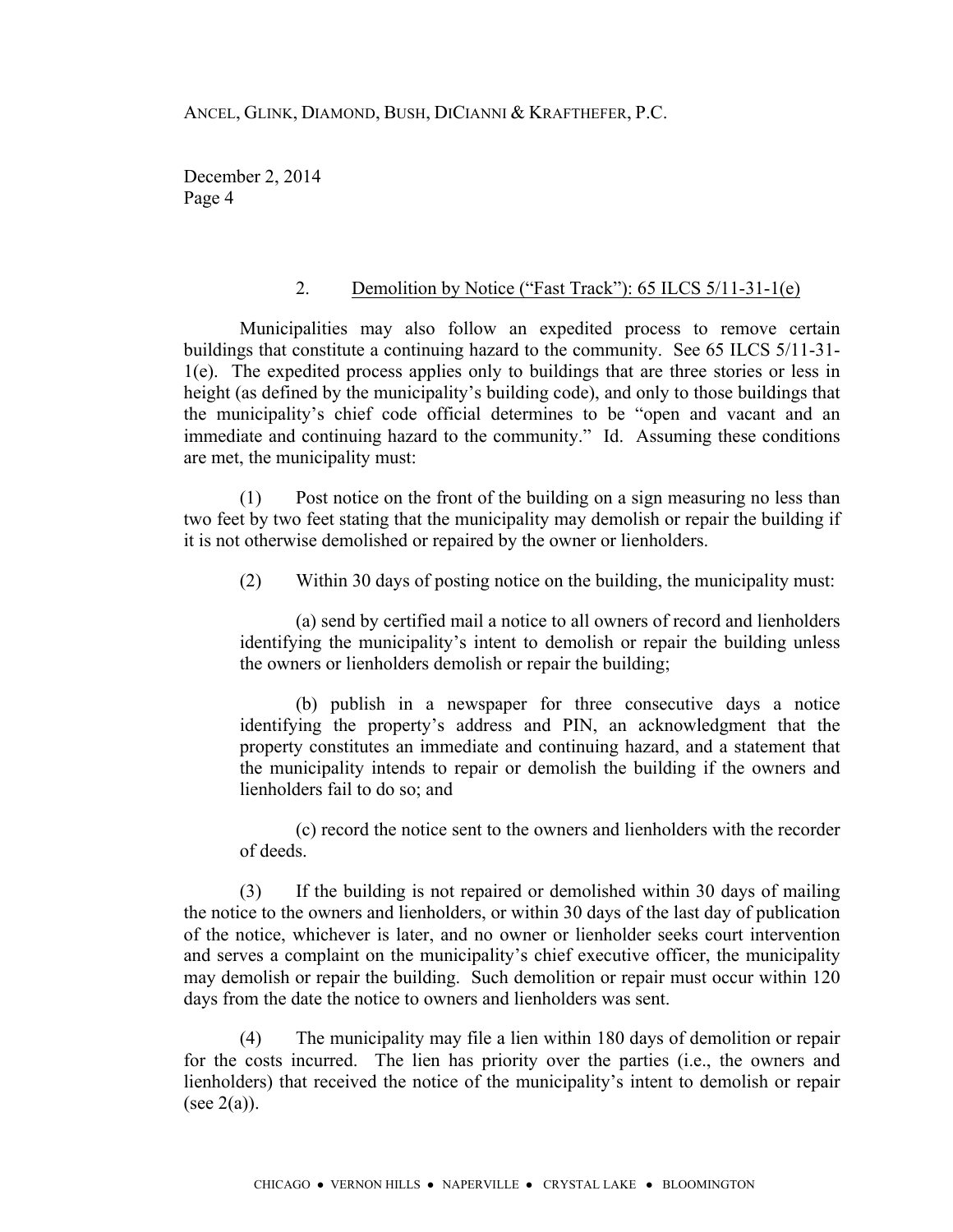December 2, 2014 Page 5

# 3. Abandonment: 65 ILCS 5/11-31-1(d)

In some cases, the best way to control property maintenance on vacant property is to control the property itself. Municipalities can obtain title to abandon property and control its future use by pursuing an abandonment order from a circuit court. 65 ILCS 5/11-31-1(d). Properties must meet certain conditions before a court will declare them abandoned. Namely, the property must be (i) tax delinquent for 2 or more years; or (ii) have water service bills that are 2 or more years overdue; and (iii) the property is not occupied by persons legally in possession; and (iv) the property is in a dangerous and unsafe condition. Id. Municipalities with properties meeting these criteria should take the following steps.

(1) The municipality's chief code official should declare the property dangerous or unsafe and prepare a written report detailing the property's conditions and deficiencies.

(2) Prepare a petition naming the property owner(s) and all lienholders as defendants. The petition must identify the property's dangerous and unsafe conditions, and all defendants must be served with process in accordance with Section 2-206 of the Illinois Code of Civil Procedure. Further, notice of the petition shall be served on all defendants by certified or registered mail.

(3) At the hearing, the municipality must prove that the dangerous and unsafe conditions exist. If the property owner does not enter an appearance or enters an appearance and waives his rights (i.e., he admits that he abandoned the property), the court will declare the property abandoned.

(4) The municipality must then send notice by certified or registered mail to all persons with an interest in the property stating that title will transfer to the municipality 30 days after the date of the notice unless an interest holder (i) files with the court a request to demolish or repair the building; or (ii) the property owner files an appearance and proves that he does not intend to abandon the property.<sup>3</sup>

(5) If no parties appear, the municipality should file a petition requesting a judicial deed transferring the property's title to the municipality. The judicial deed

 $3<sup>3</sup>$  If the owner appears and the court finds that he does not intend to abandon the property, the court will vacate its abandonment order. The municipality may then amend its complaint to seek demolition under 65 ILCS 5/11-31-1(a) or may request that the court order the owner to demolish structures located on the property.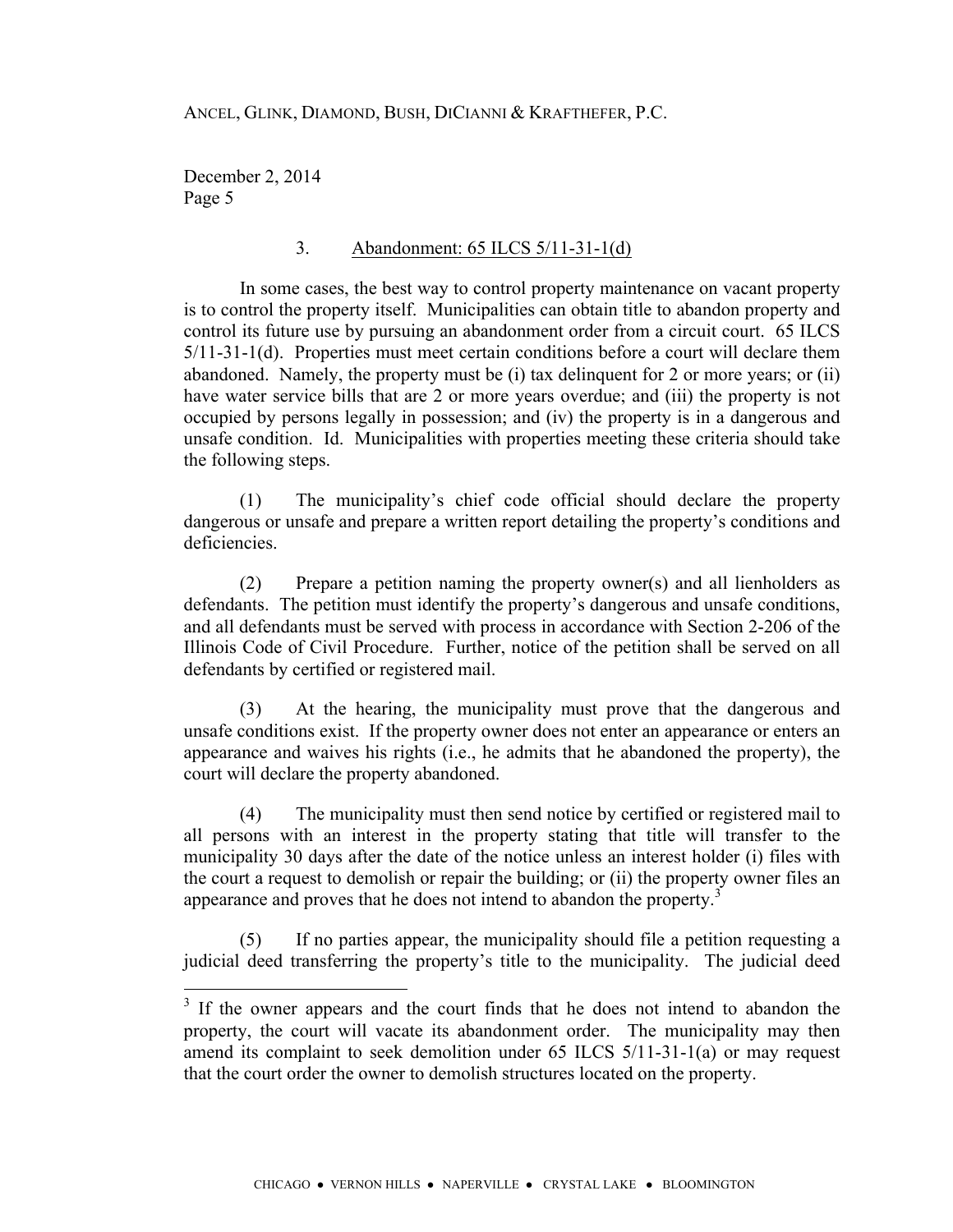December 2, 2014 Page 6

extinguishes all ownership interests and liens relating to the property. 65 ILCS 5/11-  $31-1(d)$ .

# 4. Remediation by Court Order: 65 ILCS 5/11-31-1(f)

Municipalities may also seek the court's permission to remediate environmental contamination on abandoned properties. See 65 ILCS 5/11-31-1(f). This statute considers a property to be abandoned if (i) the property has been tax delinquent for 2 or more years; and (ii) the property is unoccupied by persons legally in possession. If a municipality suspects that an abandoned property is contaminated with petroleum or other hazardous substances, it should:

(1) Petition the circuit court for an order authorizing an inspection of the property. The petition should present "preliminary evidence" indicating the "presence or likely presence" of a hazardous substance or a "substantial threat" of a release of a hazardous substance on, in, or under abandoned property. Preliminary evidence includes evidence of past use, visual inspections and records of past investigations.

(2) If the inspection reveals that the property does not meet the applicable remediation standards, the municipality should ask the court for authorization to remediate. All hearings held under this statute are expedited.

(3) All costs incurred by the municipality inspecting abandoned properties (other than sites that are found not to be contaminated) and remediation, including court costs and attorneys' fees, may be recorded as a lien against the property. This lien has priority over all other liens except tax liens if it is recorded within 180 days of the completion of inspection, testing or remediation. The municipality may foreclose on the lien to recover its costs. 65 ILCS 5/11-31-1(f).

# **E. Nuisance Ordinances**

Non-home rule municipalities may "define, prevent, and abate nuisances." 65 ILCS 5/11–60–2. Pursuant to this broad grant of authority, non-home-rule units may implement ordinances that identify and regulate property conditions as nuisances. Traditionally, a municipality's determination as to what constitutes a nuisance will be upheld unless it is clearly erroneous. Specifically, vacant structures can be defined as nuisances and subject to local regulation, unless preempted by State or federal law. *Vill. of Northfield v. BP Am., Inc*., 403 Ill. App. 3d 55, 58 (2010).